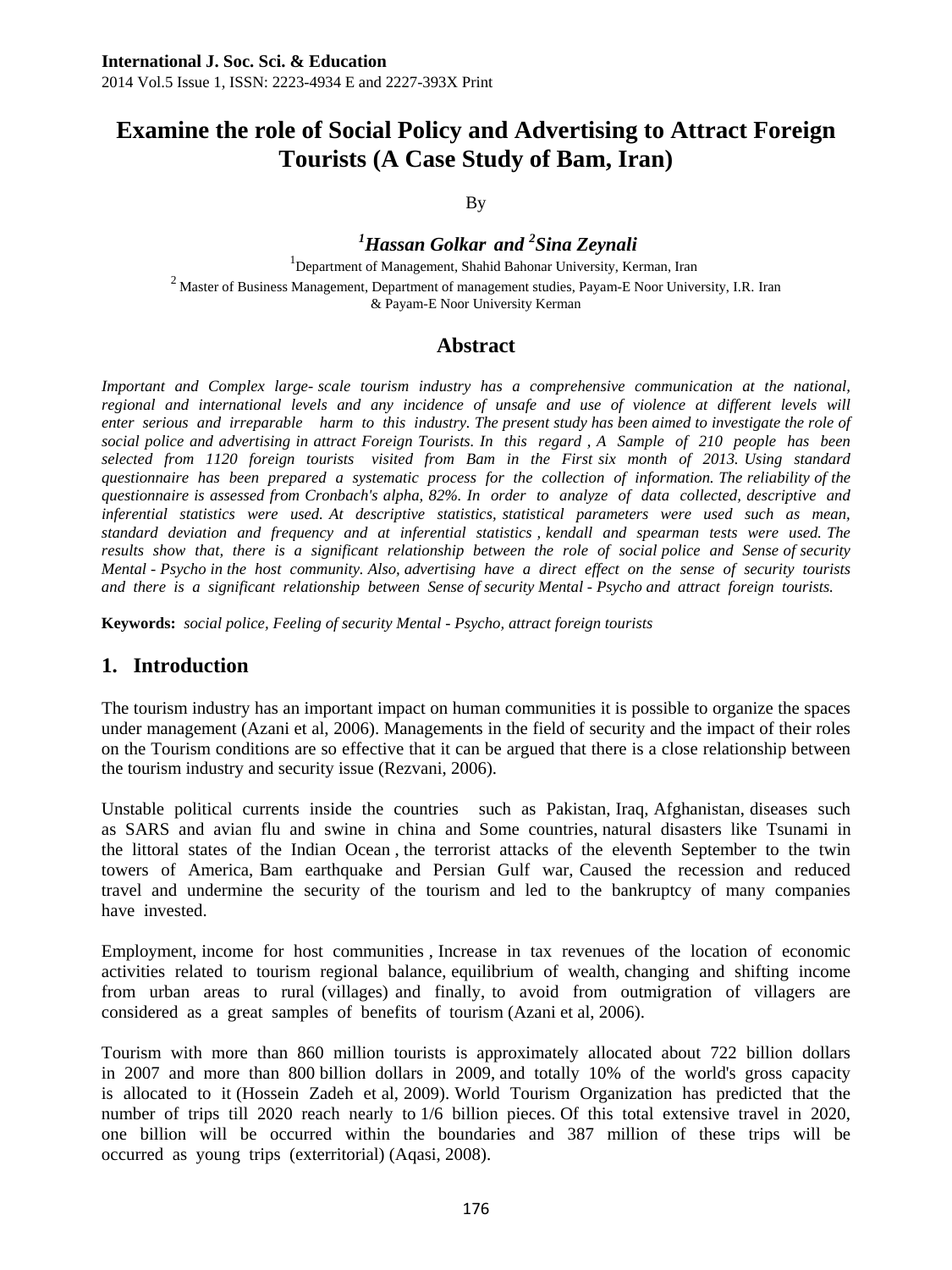In this paper has been tried to study on those security agents (which) influenced upon tourist's opinion on a trip to a city and the tourist's security of the Bam is also studied. In other words, the present study has been aimed to investigate the role of social police and advertising in attract Foreign.

 This article tries to examine the role of the social police, considered as one of the indicators of national security and has the inextricably linked with it, by measuring of Feeling of security Mental - Psycho for foreign tourists as one of the tourist attraction's areas, Bam.

# **2. Literature Review**

Security is a major factor in the development of the tourism industry. Because in the first place Tourists looking for a quiet place to spend their time. Statistics from around the world shows that insecurity is much reduced visits and excursions. Visit insecurity dramatically affect the decisions of tourist to visit different places. the study was approved by the world represent that there is a defined relationship between tourism and stability and security development because development of tourism infrastructure will also bring the cooperation of the cultural apparatus and proper advertising , and the broad participation of the security and intelligence apparatus along with tourism development and national security development.

 Tourism development in any country demonstrate the stability of the country's national security and national security development cause the growth of the tourism industry (khodayi, 2010).

 Based on Don's statement (1997) tourists can be classified into two categories; Rebellious and selfish. Great or selfish tourism further emphasis on the social value of the travel credit and security is an essential element for them. These bunch of tourists stimulate the tourism industry. Therefore, both of safety and Tourism has a reciprocal relationship with each other. In other words, a safe country will have an active tourism industry and With investments in tourism sector can provide the employment for many people through investments in tourism sector.

 Tourism through its potential and the rate of increase in employment and also increase of economic efficiency can play an effective role in the economic development of the country. In Iran, We observe the decreased sense of security among foreign tourists for two reasons:

The first element of perceived insecurity because of adverse publicity, rumor, and unreal atmosphere of the security situation in the country and the second element is considered as a malicious activities and unconscious competence management, In fact, the raw material of the second element is used to produce the first element, is the adverse publicity. Therefore, To maintain its basis, we are looking for ideas to create psychological safety thought in tourist. That will occurred through the social police, because it can also precludes the element of advertising (Samadiyan, 2009).

 Security is carrying the meanings of confidence, absence of fear, being safe and non-scared. Namely, the sense of security (mental state and status) to the safety and external assurance (objective and external situations) lies in this word (Moazzen, 2008).

 Security has both objective and subjective dimensions. Generally, objective security defined security in terms of threats which is considered as an objective matter but we must add; when we feel there is no threat, A Security must be placed and it is the mental security (Kazemi, 2008).

 Many researchers have warned about the potential serious impact of natural disasters or human factor on the tourism industry, these studies suggest that Security and safety are needed for tourists.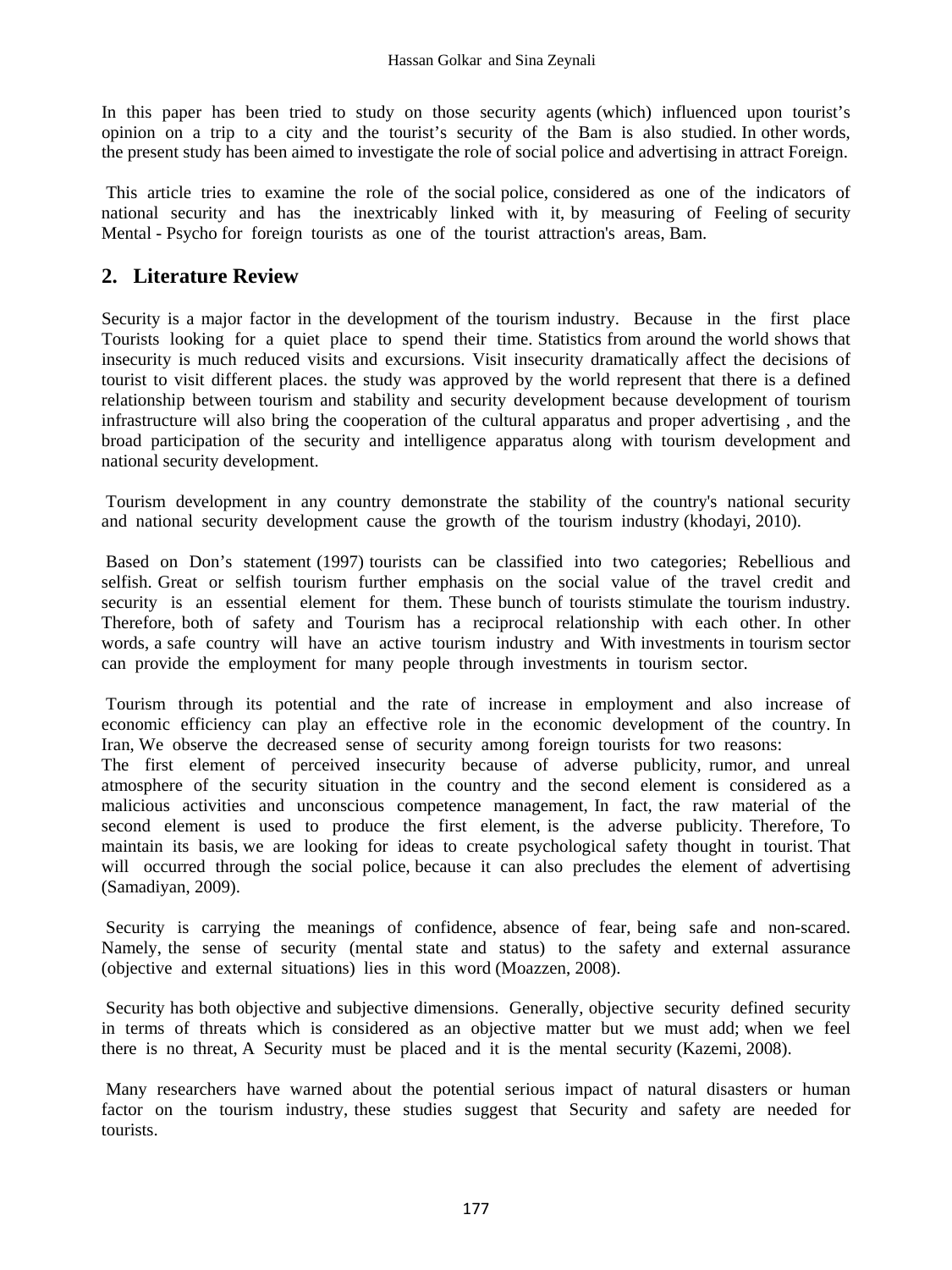Steiner in an article on the state of tourism in Arabic countries; including Egypt, points out that they have failed to generate income in the appropriate manner; despite their many tourism attraction. He has also examined the main causes of this inefficiency and he introduced one of the most reason of lack of income as lack of security, mental and social threats, and non-optimal services. In this study, To promote tourism; Attention has been necessary for the safety of tourists (Steiner, 2006).

Sinai in an article as; inefficiency, stagnation and crisis in Iran tourism, has tried to investigate factors influencing crisis, he introduced one of the factors affecting the weakness of the Iranian Tourism as advertise on insecurity in Iran (Sinai, 2002).

Zarei has also studied on understanding the factors affecting the psychological security of tourists and determine the degree of importance of each of them as in a study on the impact of psychological safety on the development of tourism in the province of Fars and Booshehr (Zarie, 2008).

From Billy's point of view , negative propaganda has an important impact on the lack of interest of tourists from tourism places, also increased the number of uniformed policemen in the tourism destination is provided for the tourists, security, and will be decreased the number of re-tourists that visit the region. As police in large numbers in a given location will be assumed as insecurity of that place (Pizam and Mansfield, 1982).

 Overall Today, security is considered as the most important and the most fundamental principle to the tourism development strategy in the world. Important and Complex large- scale tourism industry has a comprehensive communication at the national, regional and international levels and any incidence of unsafe and use of violence at different levels will enter serious and irreparable harm to this industry. This is necessary to remedy the problems and restore order and stability in these areas should be considered. In this regard, the present study has been aimed to investigate the role of social police and advertising in attract Foreign.

# **3. Methodology**

The population of this study are consisting of all foreign tourists which have arrived in Bam in the first six months of 2013, there are over 1120 people so they have been there at welfare, recreation and tourism places. According to the considered population , It has been estimated the volume of sample as 210 people.

Due to the absence of a list of names and the absence of an exact time of arrival and departure and also lack of facilities , Random sampling is used. To estimate the required sample size, Cochran's method is used.

In this study, collecting the required data was done by using a questionnaire. Questionnaire included 27 questions (which is) provided in English. In this study after preparing the questionnaire, we consulted on the validity and reliability of this study by the martyr Bahonar university's professors and the specialist in tourism and ultimately After some reformation, the final questionnaire was approved . Moreover, in order to calculate reliable estimates of the distribution of questionnaire, we distribute it between 15 participants. The reliability of the questionnaire is provided from the 0/82 Cronbach's alpha. In order to analyze the collected data, Descriptive and inferential statistics were used. For descriptive statistics, statistical indicators were used such as mean, standard deviation, frequency and for inferential statistics, kendall and spearman tests were used.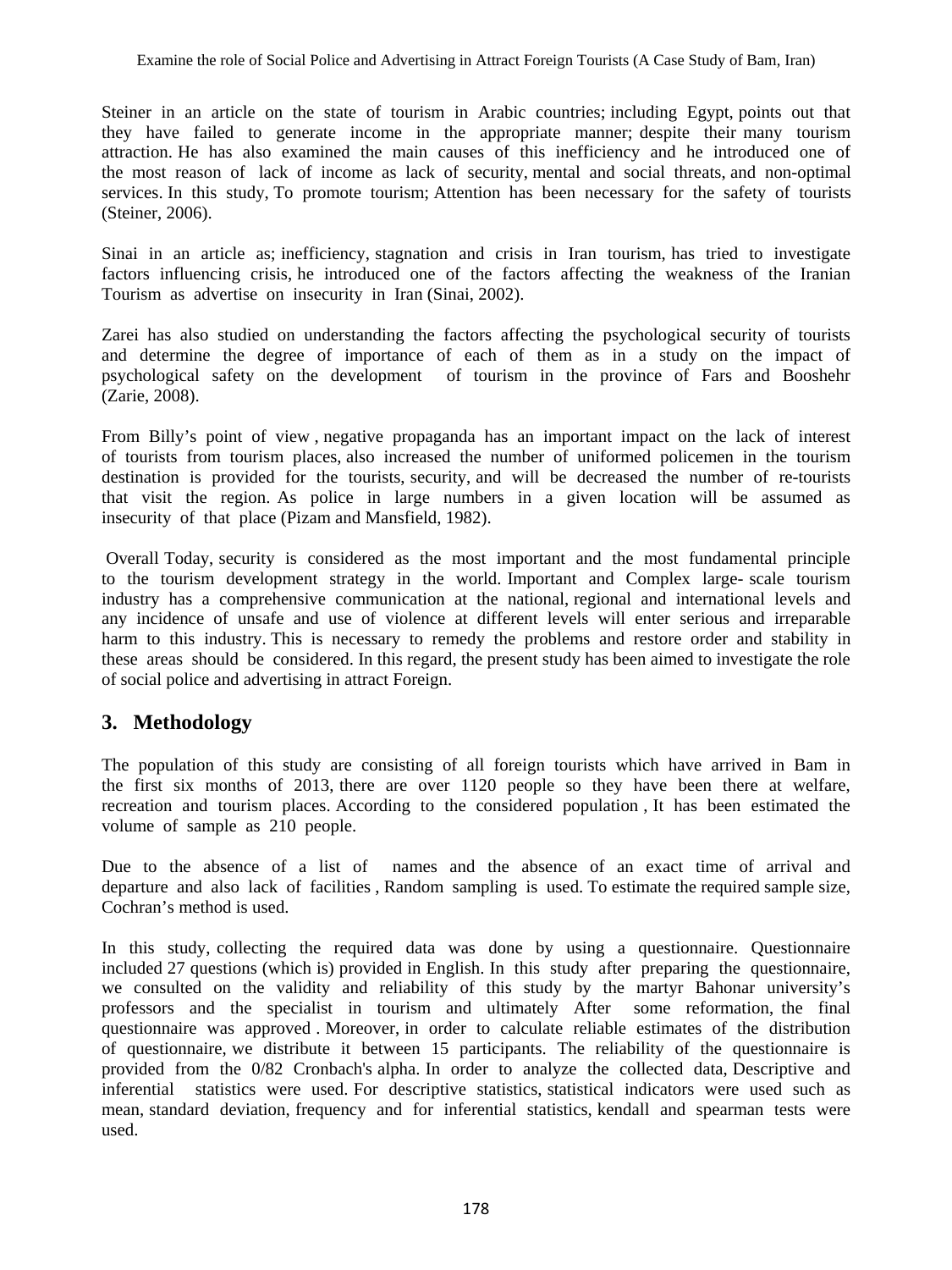## **Research Hypotheses**

- There is a significant relationship between role of social police and Sense of security Mental - Psycho of foreign tourists.
- There is a significant relationship between Tourism advertising and Sense of security Mental Psycho of foreign tourists.
- There is a significant relationship between Sense of security Mental Psycho of foreign tourists and attract tourists.



 **Figure-1:** Conceptual Model

Although it can be paid directly to assess the security of tourists, but based on Abraham pizam (1982) and Areik kohn (1985) studies on the subject of tourists, security , the following indicators can be used to investigate this matter.

#### **Table-1: security Index by tourists**

| Variable             | Dimension                                                | Concepts                                                                                                                                       |
|----------------------|----------------------------------------------------------|------------------------------------------------------------------------------------------------------------------------------------------------|
| Sense of<br>security | Hardware dimension<br>(objective security)               | Security at tourist Routh-Having compatible media<br>publicity about security, especially knowing the<br>reality of the level of safety in Bam |
| Sense of<br>security | Software dimension<br>(psychological-mental<br>security) | Having a sense of security on arrival at Bam<br>level of security at tourism sites                                                             |

## **Table-2: the role of the police**

| Variable                  | Dimension             | Concepts                                                                                                                           |
|---------------------------|-----------------------|------------------------------------------------------------------------------------------------------------------------------------|
| The role of the<br>police | Physical<br>dimension | Quick physical action in the face of any nuisance<br>Police's attendance Intensive care about missing documents                    |
| The role of the<br>police | Social<br>dimension   | The ability to bring peace and to help tourists<br>The establishment of the online help. Police must respond in a<br>timely manner |

## **Table-3: The index of advertising and media**

| Variable    | Dimension | Concepts                                                                                                                                                              |
|-------------|-----------|-----------------------------------------------------------------------------------------------------------------------------------------------------------------------|
| Advertising | dimension | Operational Warning operations through brochures and announcements To<br>exchange knowledge about norms and values awareness through<br>the media and Internet sites. |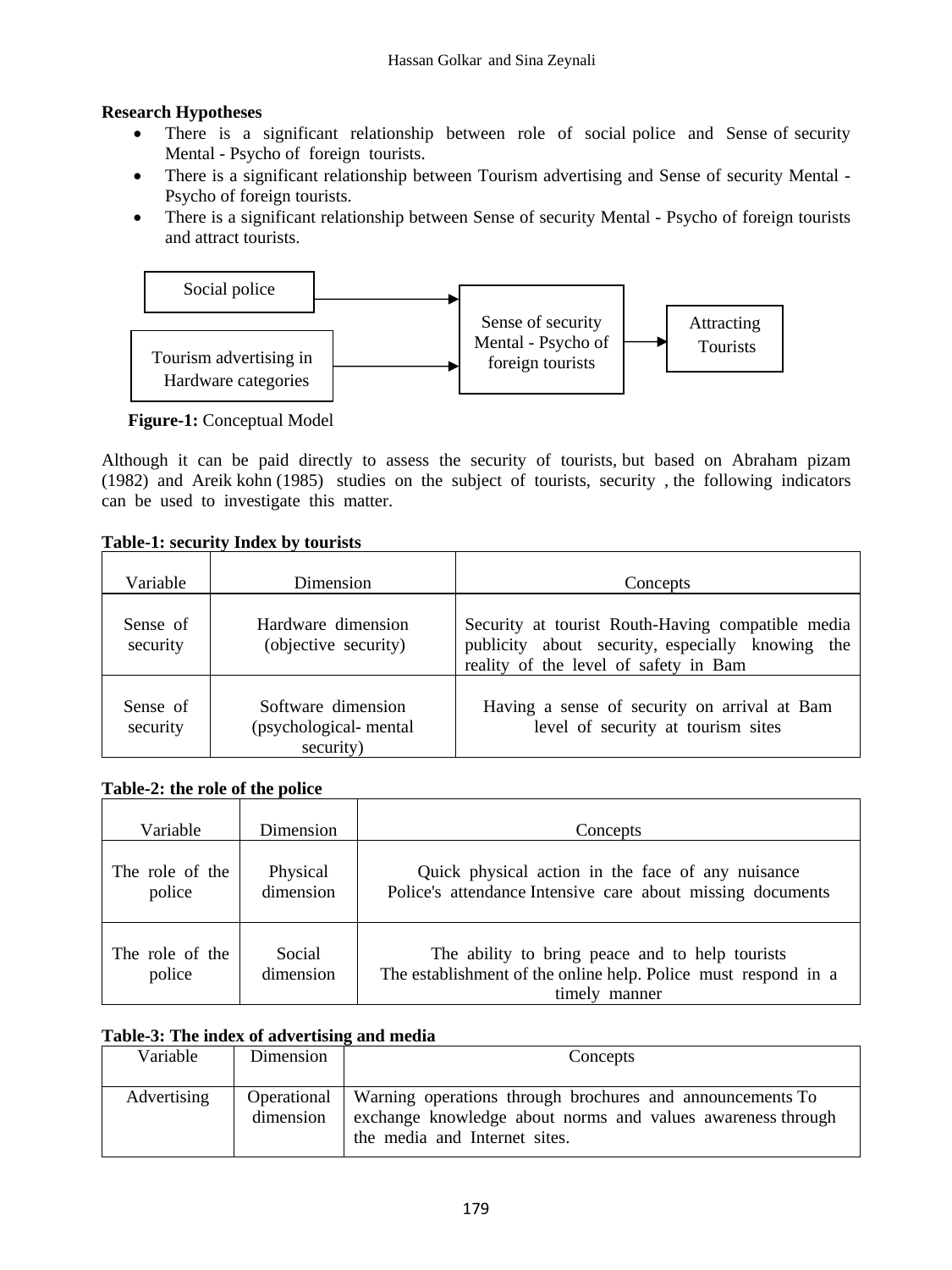## **Testing Hypotheses**

#### **The first hypothesis test**

**H0:** There is not any significant relationship between role of social police and Sense of security Mental - Psycho of foreign tourists.

**H1:** There is a significant relationship between role of social police and Sense of security Mental - Psycho of foreign tourists.

 **Table-4: Test values for the relationship between the social police and the security of tourists** 

| Role of social police and Sense of security Mental - Psycho of foreign tourists |                 |         |              |              |  |  |  |
|---------------------------------------------------------------------------------|-----------------|---------|--------------|--------------|--|--|--|
| Pearson                                                                         | The correlation | P-value | relationship | Type of      |  |  |  |
| Correlation                                                                     | coefficient     |         |              | relationship |  |  |  |
| kendall                                                                         | 0/253           | 0/000   | 1S           | direct       |  |  |  |
| spearman                                                                        | 0/396           | 0/000   | 1S           | direct       |  |  |  |

According to values in the above table, we find that there is a significant relationship between role of social police and Sense of security Mental - Psycho of foreign tourists (P- is considered as equivalent by zero and is less than the significant level. Consequently, we reject the null hypothesis and confirm the against presumption). This relation is a direct one (Positive correlation coefficient);which means much better the role of the social police , the more security of tourists.

#### **The second hypothesis test**

H0: There is not any significant relationship between Tourism advertising and Sense of security Mental - Psycho of foreign tourists.

H1: There is a significant relationship between Tourism advertising and Sense of security Mental - Psycho of foreign tourists.

|          |  |  |  | Table-5: Test values for the relationship between Tourism advertising and the security of |  |  |
|----------|--|--|--|-------------------------------------------------------------------------------------------|--|--|
| tourists |  |  |  |                                                                                           |  |  |

| Tourism advertising and Sense of security Mental - Psycho of foreign tourists |                                |         |              |                      |  |  |  |  |
|-------------------------------------------------------------------------------|--------------------------------|---------|--------------|----------------------|--|--|--|--|
| Pearson Correlation                                                           | The correlation<br>coefficient | P-value | relationship | Type of relationship |  |  |  |  |
| kendall                                                                       | 0/451                          | 0/000   | <b>1S</b>    | direct               |  |  |  |  |
| spearman                                                                      | 0/617                          | 0/000   | <b>1S</b>    | direct               |  |  |  |  |

According to values in the above table, we find that there is a significant relationship between Tourism advertising and Sense of security Mental - Psycho of foreign tourists (P- is considered as equivalent by zero and is less than the significant level. Consequently, we reject the null hypothesis and confirm the against presumption). This relation is a direct one (Positive correlation coefficient);which means much better Tourism advertising, the more security of tourists.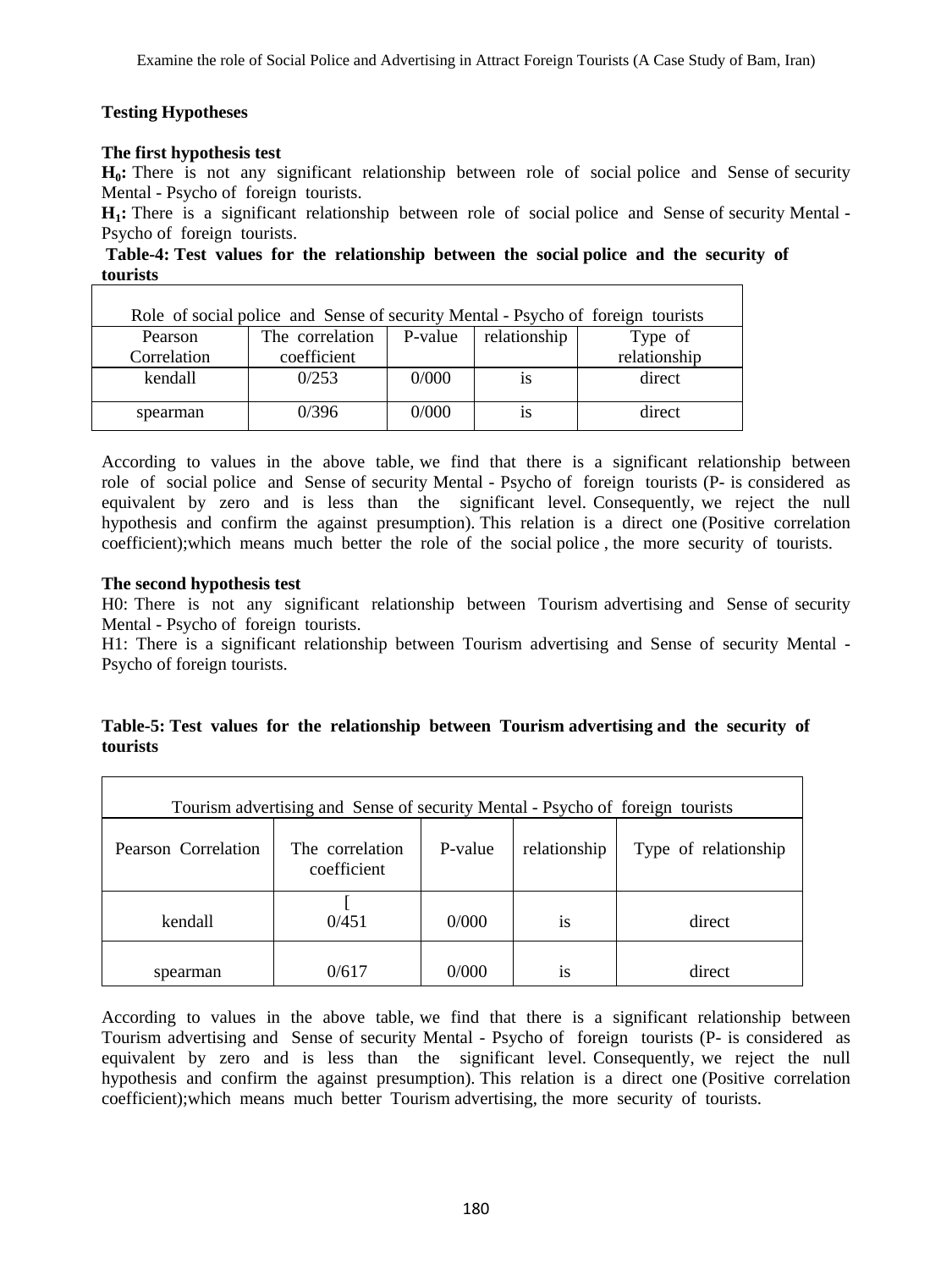#### **The third hypothesis test**

H0: There isn't any relationship between Sense of security Mental - Psycho of foreign tourists and attract tourists.

H1: There is a significant relationship between Sense of security Mental - Psycho of foreign tourists and attract tourists.

| Sense of security Mental - Psycho of foreign tourists and attract tourists |                                |         |              |                      |  |  |  |  |
|----------------------------------------------------------------------------|--------------------------------|---------|--------------|----------------------|--|--|--|--|
| Pearson Correlation                                                        | The correlation<br>coefficient | P-value | Relationship | Type of relationship |  |  |  |  |
| kendall                                                                    | 0/374                          | 0/000   | 1S           | direct               |  |  |  |  |
| spearman                                                                   | 0/423                          | 0/000   | 1S           | direct               |  |  |  |  |

| Table-6: Test values for the relationship between the security of tourists and attract tourists |  |  |  |  |  |  |  |
|-------------------------------------------------------------------------------------------------|--|--|--|--|--|--|--|
|-------------------------------------------------------------------------------------------------|--|--|--|--|--|--|--|

According to values in the above table, we find that there is a significant relationship between Sense of security Mental - Psycho of foreign tourists and attract tourists (P-value in both thesis and confirm the against presumption).

This relation is a direct one. (Positive correlation coefficient), which means much more the security of tourists, the more tourists attraction.

## **5. Conclusion**

Through the study of social theories, It become apparent that establishing mutual interaction between tourists and the host community can have a great impact on transferring customs, traditions, and the values of the rate society and also influence on increasing the number of tourists and removal of bad publicity about some of the host countries. Hence, evaluation of the effective factors is formed the core of the present study including security by the social police, Tourism advertising and Sense of security Mental - Psycho of foreign tourists on Attract Foreign Tourists. The results show that foreign tourists, Satisfaction have been favorable in the course of security situation in Bam and recreational centers and resorts. This situation can be a huge success for the security forces in Bam. The present study has been aimed to investigate the role of social police, Tourism advertising and Sense of security Mental - Psycho of foreign tourists on Attract tourists in Bam. The first hypothesis represents that there is a significant relationship between role of social police and Sense of security Mental - Psycho of foreign tourists so the result in table (4) indicate that " Despite the 95% confidence , we can claim that there is a positive (direct) and meaningful relationship between role of social police and Sense of security Mental - Psycho of foreign tourists. Therefore, As the performance of these security forces is much better, tourists security is much more so more tourists are attracted. The second hypothesis represents that there is a great relationship between Tourism advertising and Sense of security Mental - Psycho of foreign tourists so the results in Table (5) indicate that " Despite the 95% confidence, we can claim that there is a positive (direct) and meaningful relationship between Tourism advertising and Sense of security Mental - Psycho of foreign tourists. So it can be concluded; that the more the advertising performance, the more the security of tourists. Hence local media try to identify whatever the media is and also try to show the real security of society globally, It also determines that all the foreign media is unrealistic and illusive. The third hypothesis represents that there is a great relationship between Sense of security Mental - Psycho of foreign tourists and attract tourists, So the results in table (6) indicate that" Despite the 95% confidence, we can claim that there is a positive